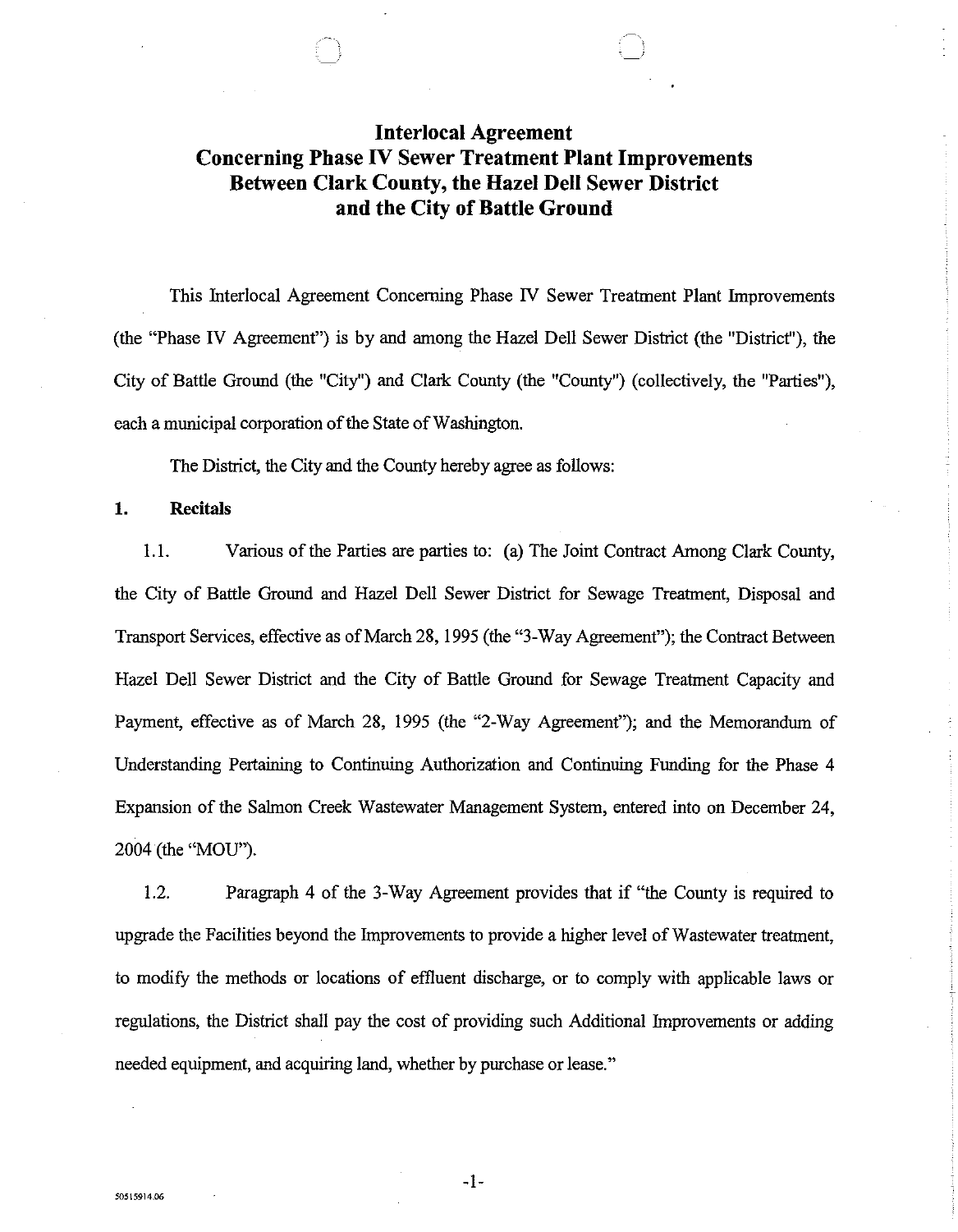1.3. Paragraph 5.3 of the 2-Way Agreement provides that the "City shall be responsible to pay to the District its share of the cost of Additional Improvements made in accordance with Section 4 of the [3-Way Agreement]."

1.4. Because of Department of Ecology ("DOE") requirements, other applicable legal requirements and the requirements of increased growth and development, the Parties have jointly concluded that there is a need to carry out the improvements described in Exhibit A attached and incorporated herein by reference (the "Phase IV Improvements") at an estimated cost of \$71,000,000 in 2005 dollars. The Parties agree that the Phase IV Improvements constitute required improvements for which the Parties are responsible under Paragraph 4 of the 3-Way Agreement and Paragraph 5.3 of the 2-Way Agreement.

1.5. The Parties are engaged in a process of evaluating the preferred approach for ownership and operation of the sewage treatment Facilities on a long-term basis, and recognize that they may desire to revise or replace the 3-Way Agreement and the 2-Way Agreement at a future time and as permitted by applicable bond covenants. The purpose of this Phase IV Agreement is to establish a common understanding concerning the allocation of costs for the Phase IV Improvements, the allocation of capacity after those improvements are completed, and to proceed with financing and construction of the Phase IV Improvements while maintaining the ability to provide for future adjustments in ownership and operation of the Facilities.

#### 2. **Definitions**

2.1. Unless another meaning is clearly intended, for the purposes of this Phase IV Agreement capitalized terms shall have the meanings given in the 3-Way Agreement, or, if not defined in the 3-Way Agreement, the meanings given in the 2-Way Agreement. The Phase IV Improvements shall constitute a "Project" as defined in the 3-Way Agreement, and the costs of

-2-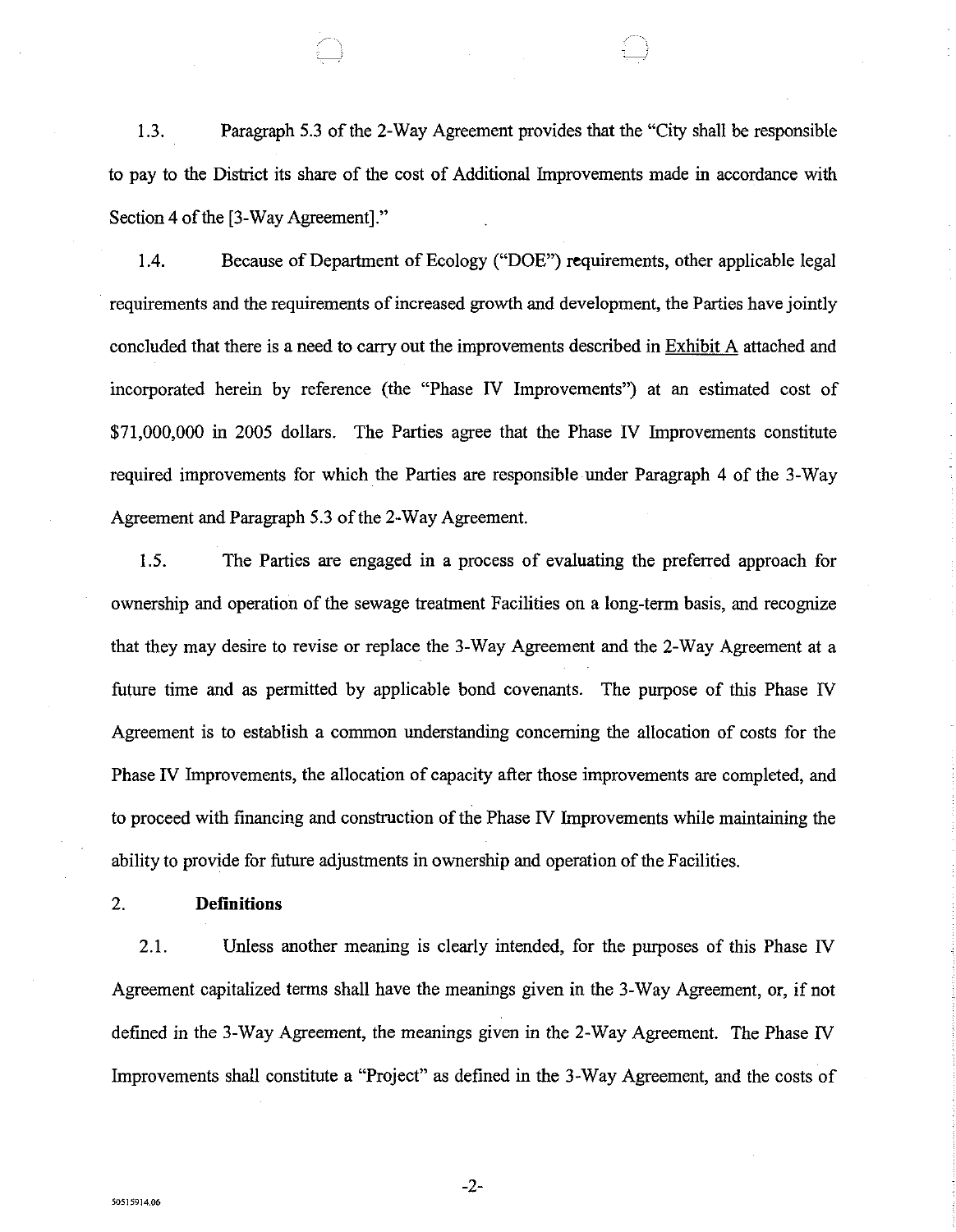carrying out the Phase IV Improvements shall constitute "Project Costs" as defined in the 3-Way Agreement.

#### 3. **Scope of Phase IV Agreement**

3.1 This Phase IV Agreement supplements and amends the 3-Way Agreement and the 2-Way Agreement for the limited purpose of providing for the financing and construction of the Phase N Improvements. Except as otherwise provided herein or as the various Parties may later agree, both the 3-Way Agreement and the 2-Way Agreement, including all provisions not expressly amended herein or subsequently amended, shall remain in full force and effect.

#### 4. **Phase IV Improvements**

4.1 The County shall administer the planning, design, acquisition, construction and construction management of the Project comprising the Phase N Improvements, carrying out the same role that the County performed under Paragraph 2 of the 3-Way Agreement.

#### **5. Financing of the Phase IV Improvements**

5.1 The estimated Project Cost of the Phase IV Improvements is estimated to be \$71,000,000 in 2005 dollars. The exact cost of the Phase IV Improvements shall be determined by the County, acting reasonably, after construction, installation and acceptance of the Project and the resolution of any disputes relating thereto.

5.2 As between the District and the City, upon completion of the Phase N Improvements, it is currently estimated that the District will be responsible for 73% of the Project Costs of the Phase IV Improvements and the City will be responsible for 27% of the Project Costs. The final allocation of Project Costs will be determined based on the total actual costs of each of the elements of the Phase IV Improvements, prorated based on the District's and the City's respective capacity in each element as described in Exhibit A attached and

-3-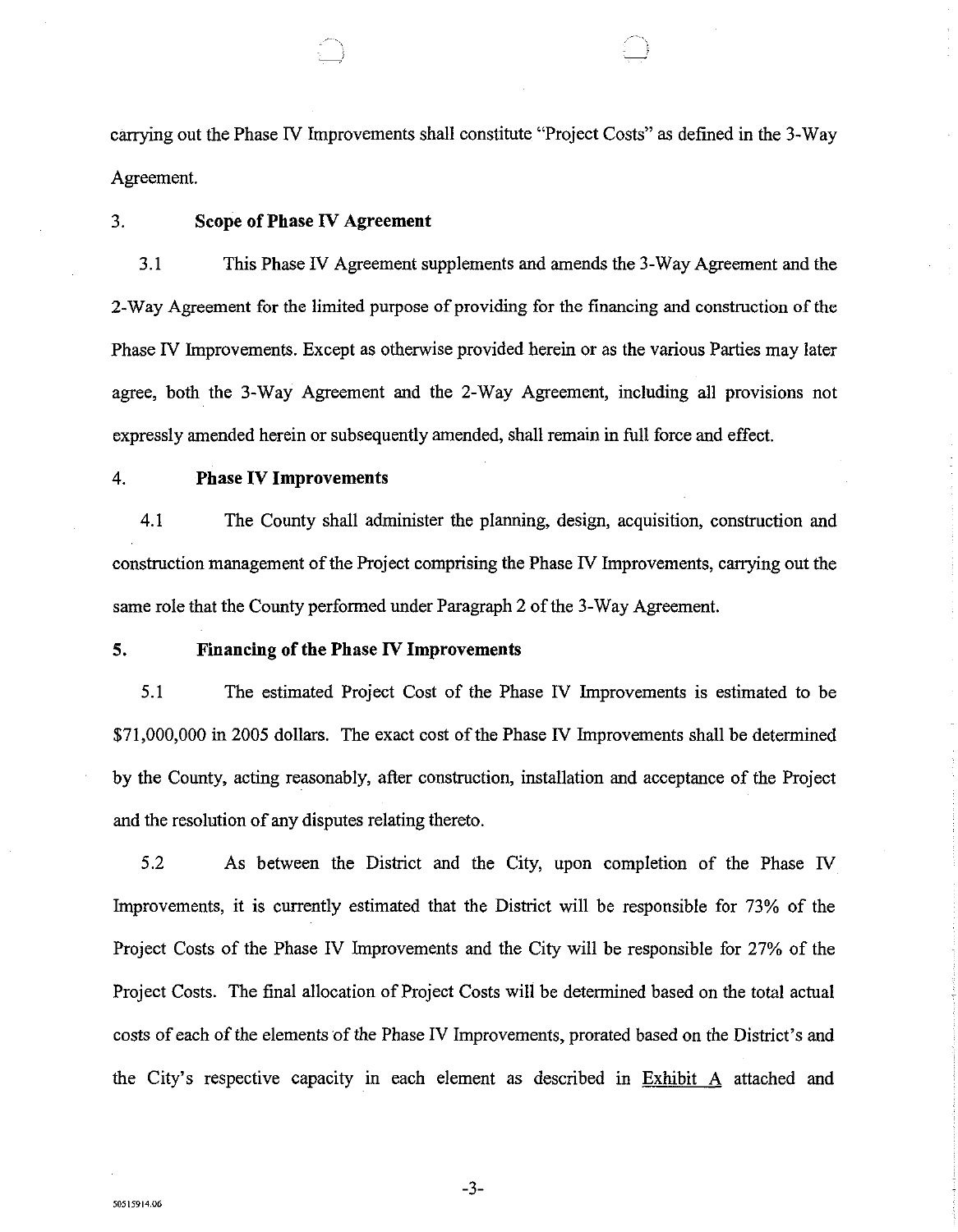incorporated herein by reference. The final allocation shall be determined by the County after completion of construction. The County shall not be directly responsible for any Project Costs. The City shall provide for its share of the Project Costs by paying that share to the District, and that amount shall be promptly transmitted to the County. The District and the City will each provide for its respective share in periodic payments during development and construction of the Phase N Improvements, as and in the amounts requested by the County by ten days notice. The District and the City may make their payments from available cash, borrowings or grants.

5 .3 In order to satisfy the requirement in Section 7 .I of the 3-Way Agreement that the District pay Sewer Treatment Charges (including "amounts necessary to satisfy the Coverage Requirement" as a component of Other Bond Costs), the District agrees with the County that Sewer Treatment Charges shall include amounts sufficient to provide 1.15 times Aggregate Annual Debt Service on the County's outstanding Parity Bonds (as the terms "Aggregate Annual Debt Service" and "Parity Bonds" are defined in the resolutions authorizing the issuance of the County's outstanding sewer revenue bonds). Amounts paid by the District to the County to provide for the County's Coverage Requirement, but in excess of the amount needed for debt service on the County's Parity Bonds in any year, shall be deposited in an appropriate County fund or account for repairs and replacement of the Facilities; such excess amounts shall be credited against the District's obligation to provide for repair and replacement costs through Sewer Treatment Charges.

5.4 Each of the Parties shall use its best efforts to obtain grants and low interest loans to pay for the Phase IV Improvements Project Costs. To the extent that the District or the City obtains grants, the amount of such grants shall reduce that Party's obligation for its share of Project Costs. Low interest loans obtained by the District or the City *(e.g.* Public Works Trust

-4-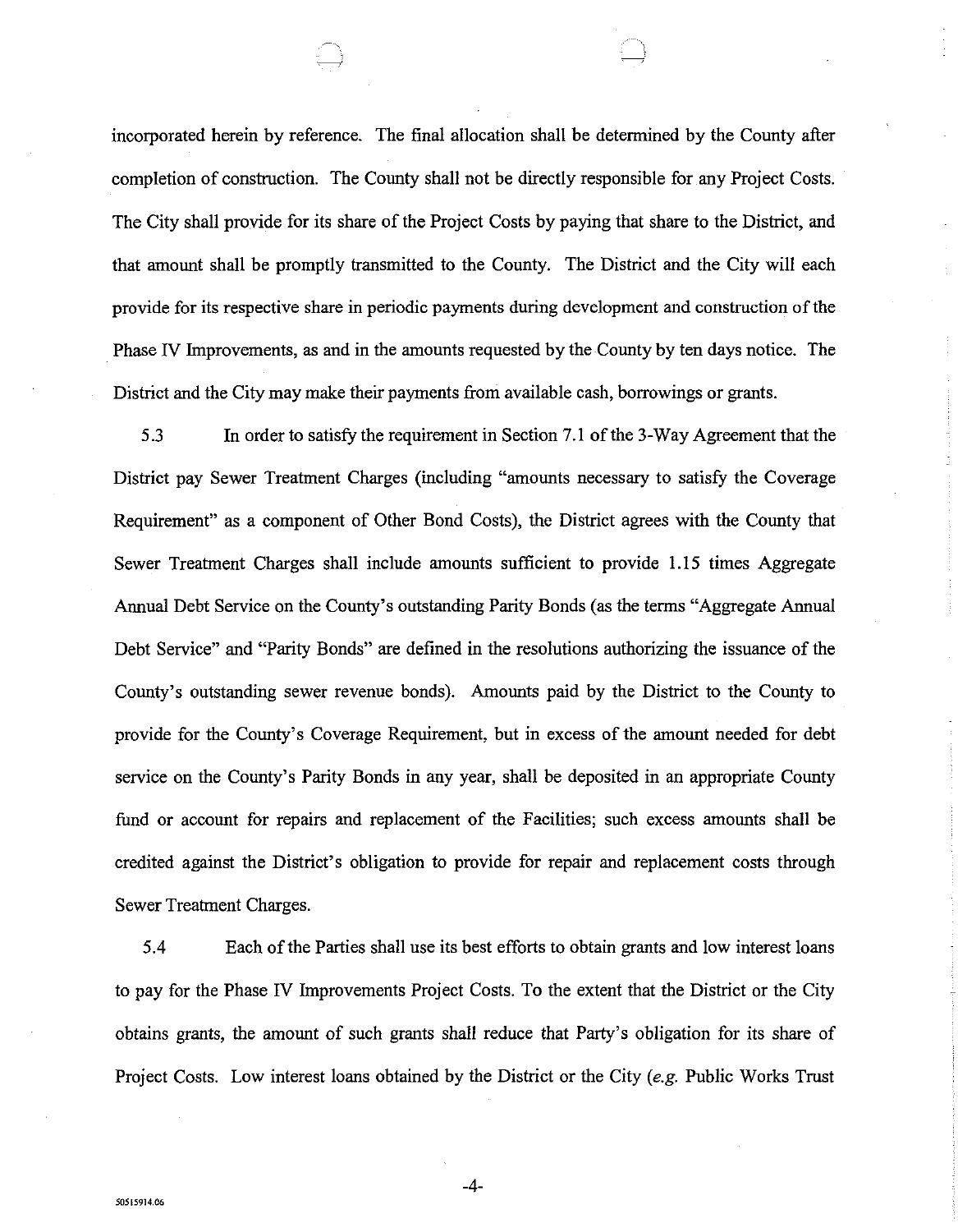Fund loans) shall remain the sole obligation of the District or the City, respectively, and shall reduce that Party's obligation for its share of Project Costs. Low interest loans obtained by the County for the Project shall reduce the District's proportionate share of responsibility for Project Costs and shall be repaid through Sewage Treatment Charges.

### 6. **Allocation of Capacity**

6.1 The District and the City agree that upon the completion of the Phase IV Improvements, the interest in the Allocated Capacity in the Facilities shall be as set forth in Exhibit A.

**7. Term** 

7.1 This amendatory Phase IV Agreement shall be effective to 2016 or so long as the 3-Way Agreement and/or the 2-Way Agreement (as such agreements may be amended or replaced) are in effect.

EXECUTED IN TRIPLICATE this  $\beta\delta$  day of  $\mu$  *he*, 2005, or such later effective date as may be required under Chapter 39.34 RCW, if applicable.

HAZEL DELL SEWER DISTRICT

 $By$   $\sqrt{8\sqrt{6\pi}}$ **CITY** TLE GR¢ **WASHINGTON** By

CLARK COUNTY

Jue Maris

-5-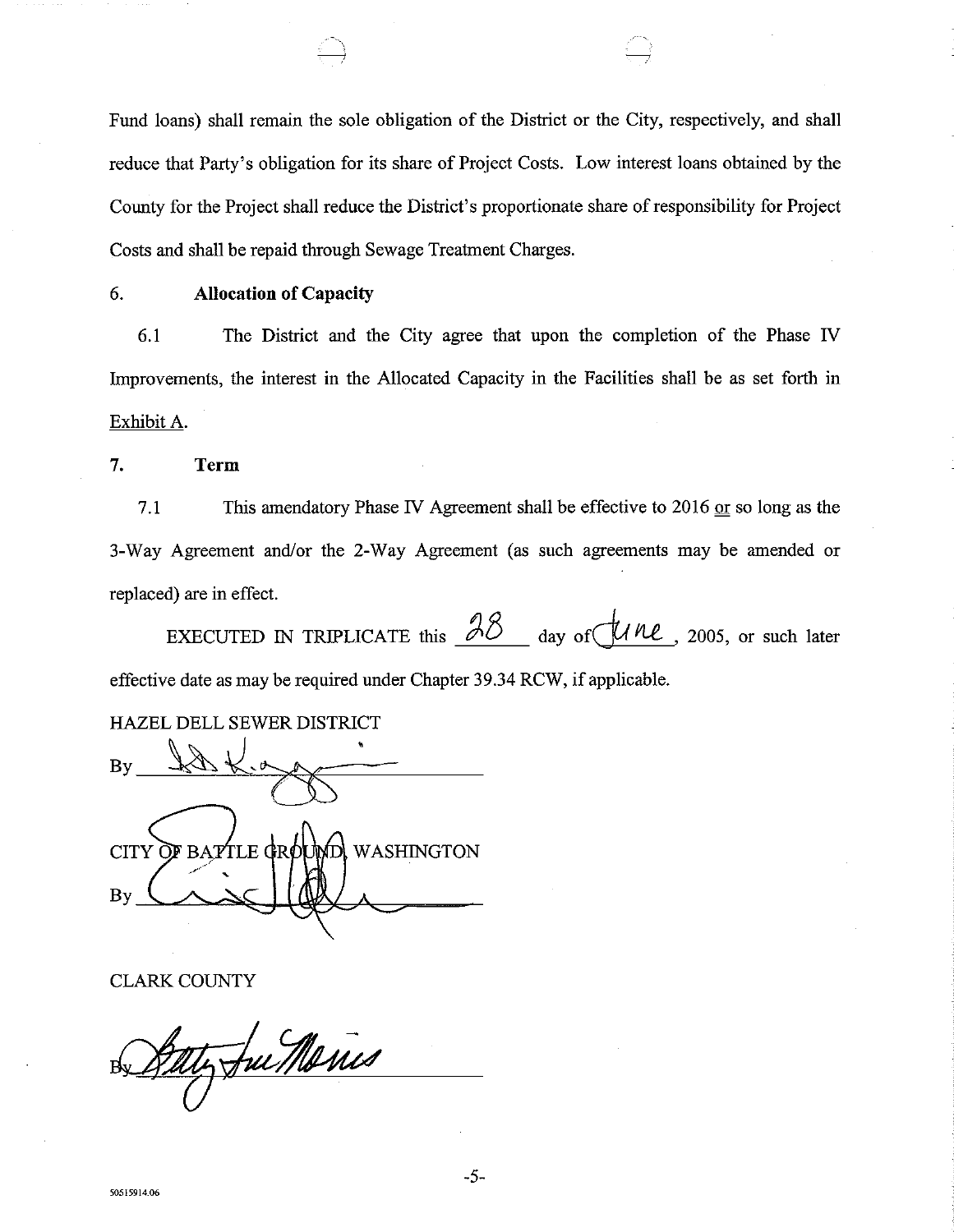## EXHIBIT A To Phase IV Interlocal Agreement

# CAPACITY AND CAPITAL COST ALOCATION SUMMARY